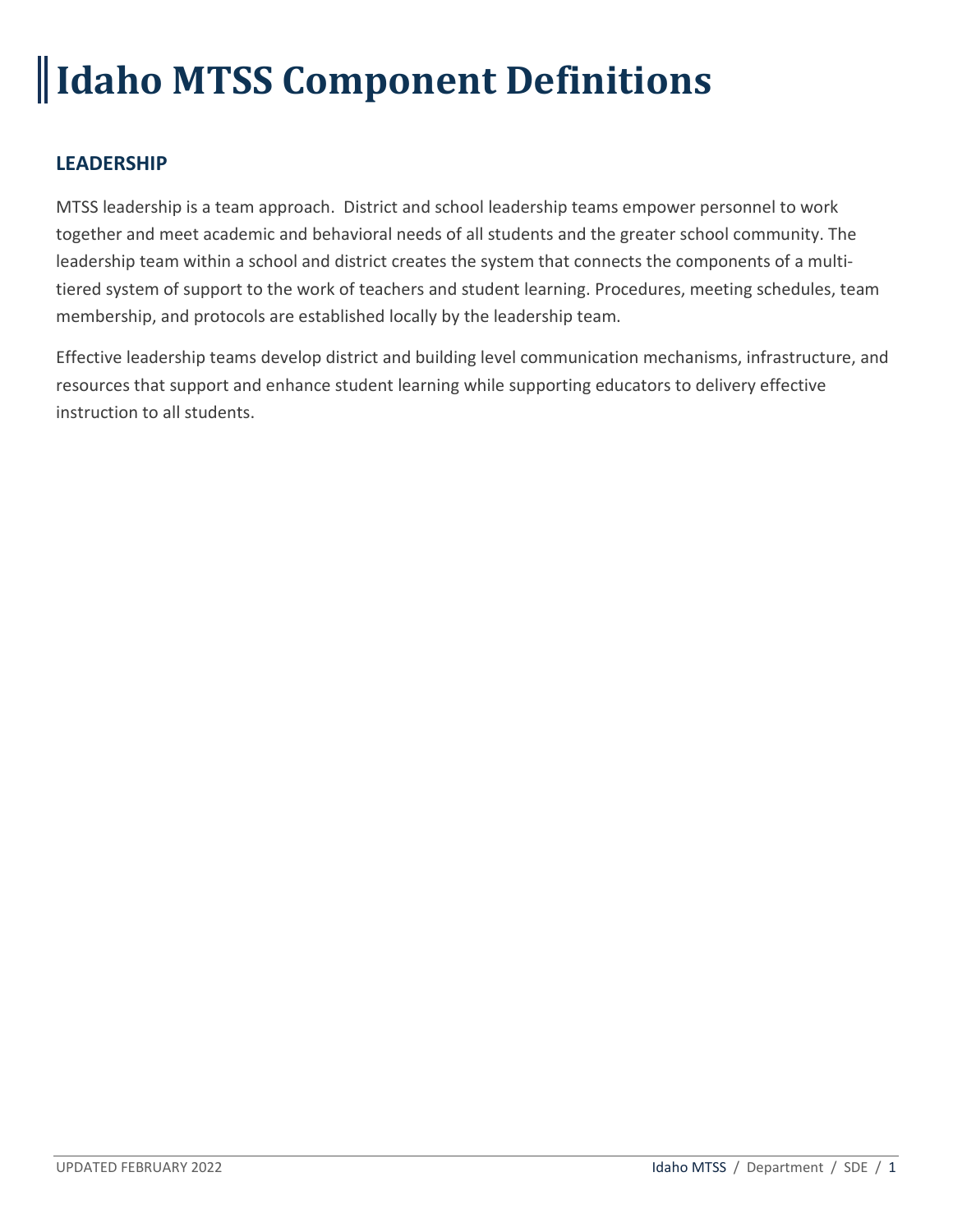## **ASSESSMENT**

Assessment is the formal and informal recurrence of systematically collecting, observing, and recording student academic and behavioral data to inform instruction and intervention. Assessment as part of MTSS utilizes a comprehensive system that includes a cycle of assessment, decision making points designed as team approach to data-based decision making. Idaho's Comprehensive Assessment System, used in MTSS includes; diagnostic, formative, interim, progress monitoring, screener, and summative assessment used for identified purposes to guide teaching and learning.

- **Diagnostic assessment** is given at any time, and extracts precise information about students' specific skill sets to inform instructional interventions delivered to students at tier II and tier III of multi-tiered instruction.
- **Formative assessment** is a planned, ongoing process used by all students and teachers during learning and teaching to elicit and use evidence of student learning to improve student understanding of intended learning outcomes and support students to become self-directed learners. [1](#page-1-0)
- **Interim assessment** is administered at various points throughout the learning process to determine whether students are on track toward proficiency of the content standards and to provide teachers with information to refine their instructional practices.
- **Progress monitoring assessment** is administered frequently to closely monitor student growth toward proficiency of concepts, skills, and grade level content and to inform teachers in the effectiveness of instructional practices.
- **Screener assessment** is given before instruction to inform educators of where students are beginning their learning and help teachers plan and differentiate core instruction for small groups and individual students.
- **Summative assessment** is generally given at the end of the learning process and allow students to demonstrate what they know and can do and provide teachers with information related to proficiency of claims and targets.

A well-crafted and appropriately executed comprehensive assessment system provides academic and behavioral performance data, allows for adaptation of teaching and learning, and establishes a feedback loop where teachers and students are actively involved in the process of learning.

 $\overline{a}$ 

<span id="page-1-0"></span>*<sup>1</sup> Modified definition of 2018 CCSSO SCASS. Revising the Definition of Formative Assessment is licensed under a Creative Commons Attribution 4.0 International License https://creativecommons.org/licenses/by/4.0/.*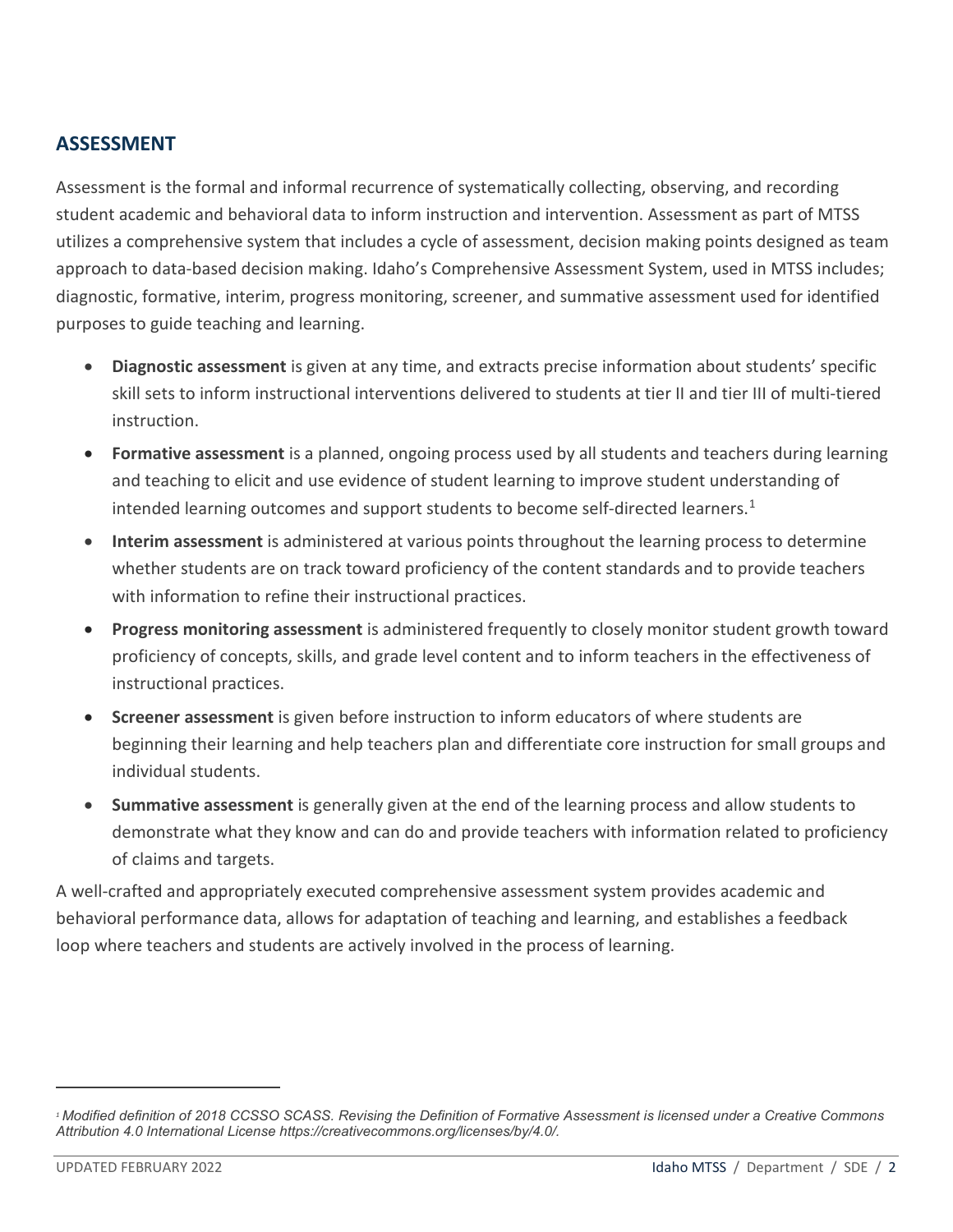## **DATA-BASED DECISION MAKING**

Data-based decision making is the structured design to gather both qualitative and quantitative data followed by analysis that determines how to positively influence school, instructional, and behavioral practices. An effective data-based decision-making structure consists of protocols, procedures, and defined criteria developed to improve all students' social/emotional learning and academic outcomes.

A data-based decision-making process informs potential changes to core instructional strategies, indicate when intervention is necessary, and support judgments about student progress. This process allows leadership teams to analyze, organize, and utilize data to examine and investigate the effectiveness of different behavioral and instructional strategies in all tiers.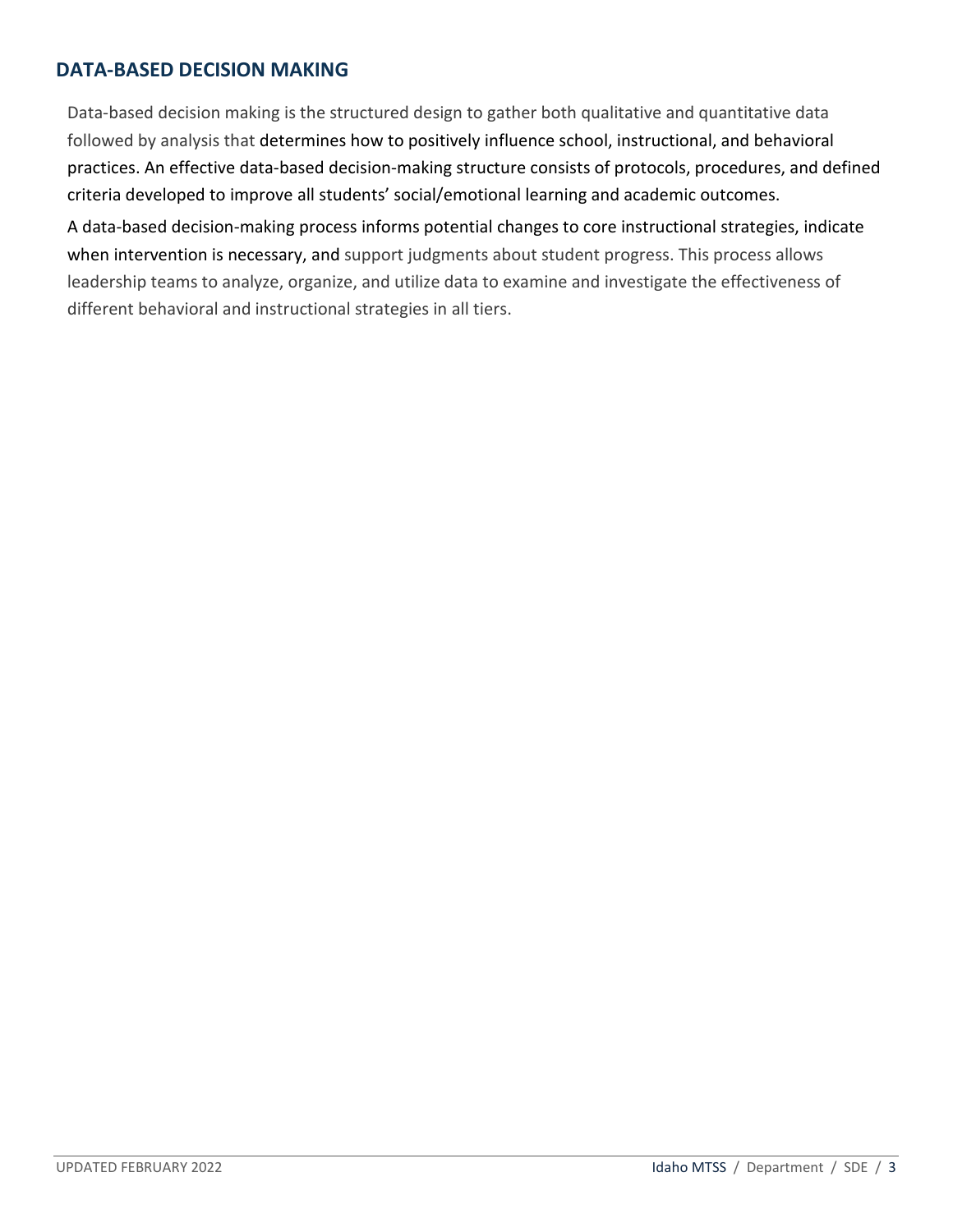### **MULTI-TIERED INSTRUCTION**

Multi-tiered instruction is designed to provide diverse students with tailored academic and behavioral instruction, intervention, and enrichment to ensure all students progress toward mastery of standards. Evidence-based practices and strategies at each tier include academic and behavioral instruction that are equitable, differentiated, and accessible for all students. Responsive instructional practices are structured to support learning opportunities that optimize engagement, academic and behavioral growth and enable teachers to meet students where they are.

**Tier I (Core)** instruction and supports are provided to all students in a general educational classroom setting and includes educator led small groups to provide differentiated learning. Core instructional and behavioral practices and strategies are evidence-based and are tightly aligned to state academic standards.

**Tier II (Secondary**) instructional and behavioral interventions are provided to approximately 18-20% of students. Tier II is aligned to core instruction and supports and supplemental to the instruction already provided in Tier I. More specifically, tier II provides students more frequent and varied learning opportunities to support their acquisition of identified skills and concepts that lead to improved outcomes.

**Tier III (Tertiary)** instructional and behavioral interventions are provided to approximately 5% of students for whom tier I and II instruction and intervention have not adequately supported student growth. Tier III is targeted evidence-based intervention provided with increased duration, frequency, and intensity to individuals or small groups to ensure students have the necessary skills to access and make adequate growth toward high standards and grade level outcomes. Tier III intervention is not special education. Moreover, students with disabilities are not automatically Tier III students.

As students receive and successfully respond to tailored interventions as demonstrated by improved academic and behavioral performance, they fluidly transition between tiers. Therefore, students are not defined by their tier or abilities, but rather the tiers are defined by the level of support they provide the students.